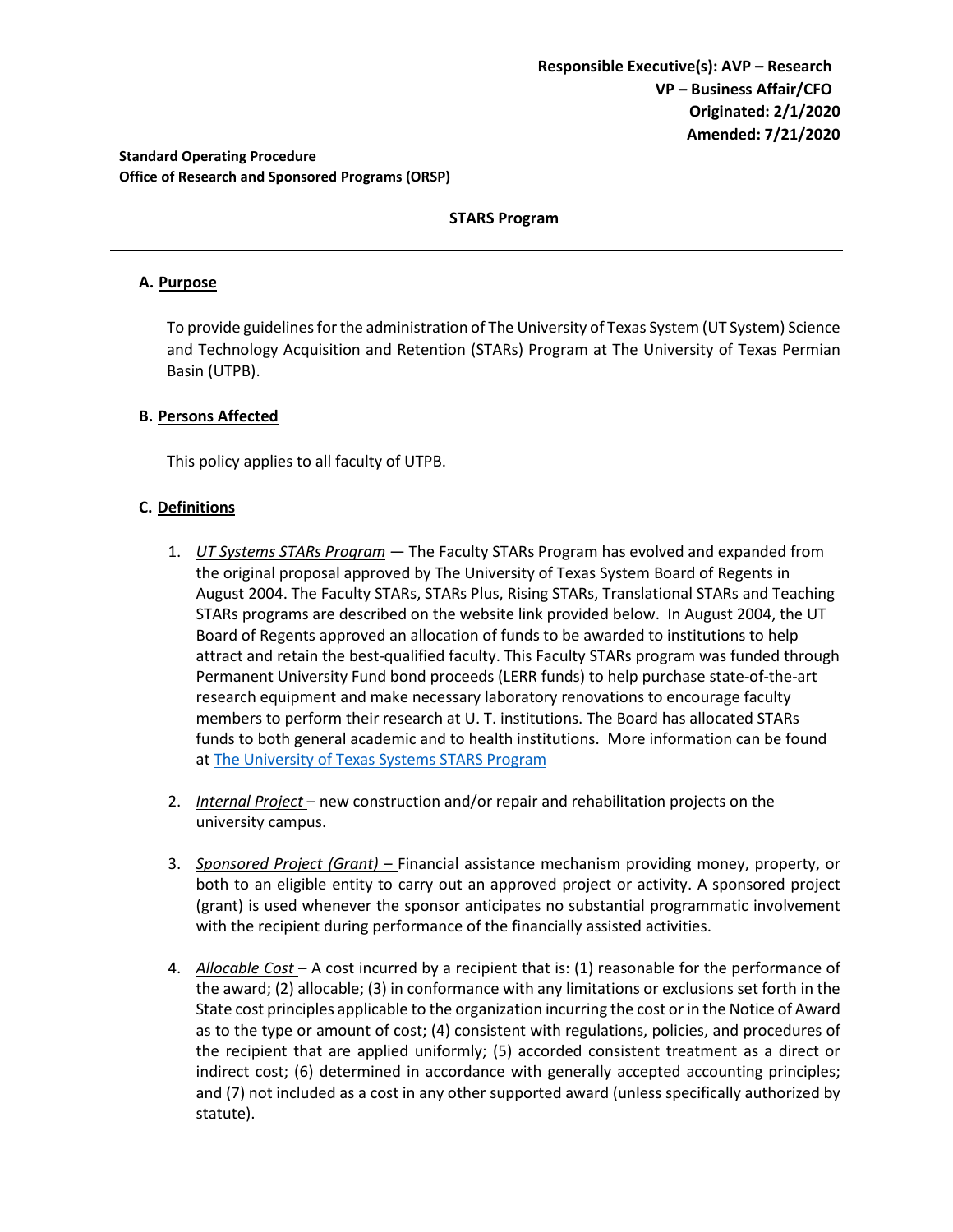### **Standard Operating Procedure Office of Research and Sponsored Programs (ORSP)**

## **D. Policy**

This policy provides the procedure for overall administration of the STARs program at UTPB by the Office of Research and Sponsored Programs (ORSP) with the support from the Department of Accounting.

### **E. Procedure**

- 1. College Deans interested in applying for recruitment or retention purposes should complete the applicable coversheet, ORSP Cost Share form and submit the complete packet to the Associate Vice President for Research [\(orsp@utpb.edu\)](mailto:orsp@utpb.edu) for review.
- 2. The final application will be submitted by the Associate Vice President for Research, UTPB.
- 3. The application packet must include the appropriate [cover sheet](https://www.utsystem.edu/offices/academic-affairs/research/stars-program) and documents listed below when submitting requests for STARs funding:
	- ORSP Cost Share Form
	- STARs Cover Sheet or Rising STARs Cover Sheet
	- A resume or CV
	- Three external letters of reference
	- Budget justifying the amount
	- Each request should address the following:
		- o Will the applicant be bringing any research dollars?
		- o What funding agencies are likely to be a target for research proposals?
		- o Provide a general list of equipment and cost estimates.
		- o Include a brief discussion of how the equipment will assist in obtaining research funding.
- 4. The application review process is administered through the Associate Vice Chancellor for Research, Office of Academic Affairs, The University of Texas System. All awards receive final approval by the Executive Vice Chancellor for Academic Affairs, The University of Texas System.
- 5. Upon the receipt of a notice of award, ORSP will notify the Department of Accounting. The Department of Accounting will setup the cost center and load the budget and provide the cost center number to ORSP.